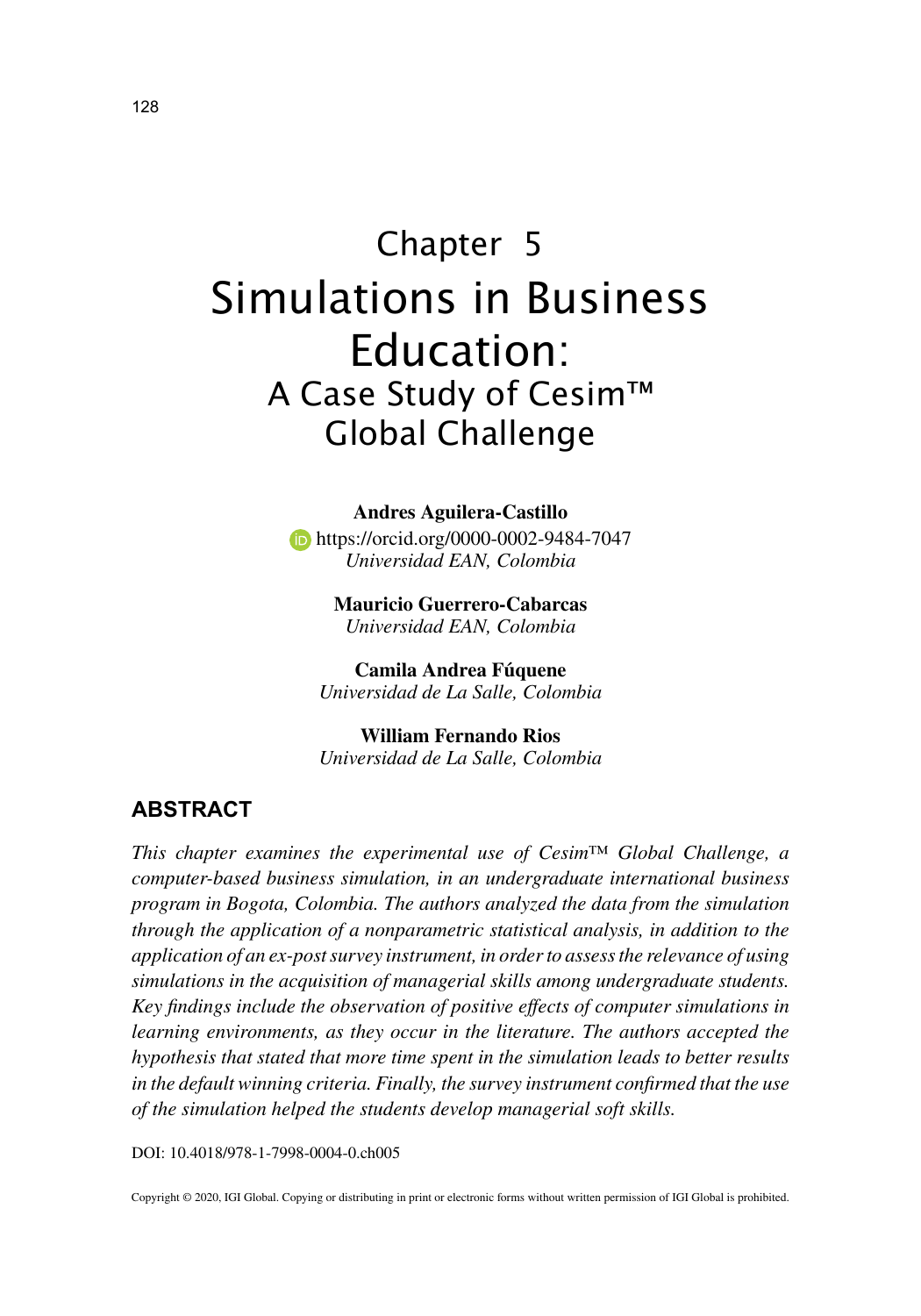## **INTRODUCTION**

The rapid changes and developments in telecommunication and information technologies have affected many aspects of modern life. For instance, the pervasive use of technology is having a strong impact on the labor market and its economic development demands, and hence on educational strategies aiming to adapt complex communications to transform them into new problem-solving skills (Bogers  $\&$ Sproedt, 2012; McClarty et al., 2012). Thus, a common concern for educational programs, professors, and students is to cope in a more competitive and technologydriven world.

Scholars have emphasized the importance of transforming mainstream educational practices into technology-based approaches, considering the new learning generation demands. For example, Prensky (2001) introduced one of the most interesting concepts regarding the effects of technology on the *digital natives* (i.e., new generations of learners):

*Today's students - K through college - represent the first generations to grow up with this new technology. They have spent their entire lives surrounded by and using computers, videogames, digital music players, video cams, cell phones, and all the other toys and tools of the digital age. Today's average college grads have spent less than 5,000 hours of their lives reading, but over 10,000 hours playing video games (not to mention 20,000 hours watching TV). Computer games, email, the Internet, cell phones and instant messaging are integral parts of their lives. (p.1)*

In order to address the educational needs of the digital natives, motivation, engagement and flow are elements that play a fundamental role in the learning process of newer generations (among them, *millennials, and Generation Z*). In the last decades, a growing body of research has found games and simulations to be integral tools to reach out to a younger generation of students with particular learning styles and a unique relation with technology (Csikszentmihalyi, 1990; Fasli & Michalakopoulos, 2006; Gundala & Singh, 2016; Shea, Sherer, Quilling, & Blewett, 2011; Tennyson, 2011). Moreover, the benefits of adapting elements from games and simulations in educational strategies include the improvement of students' decision-making skills, critical and complex thinking, and a major proclivity for teamwork, among others (Tanner, Stewart, Totaro, & Hargrave, 2012; Yang & Yi, 2010).

For the purposes of this chapter, simulations are found to be a more suitable tool in business education, considering they build a link between abstract concepts and real-world outcomes, unlike games, which do not necessarily introduce real-world scenarios in their design (Ben-Zvi, 2010). Nonetheless, this chapter briefly reviews the elements and aesthetics of games in order to discuss a feature which is applied